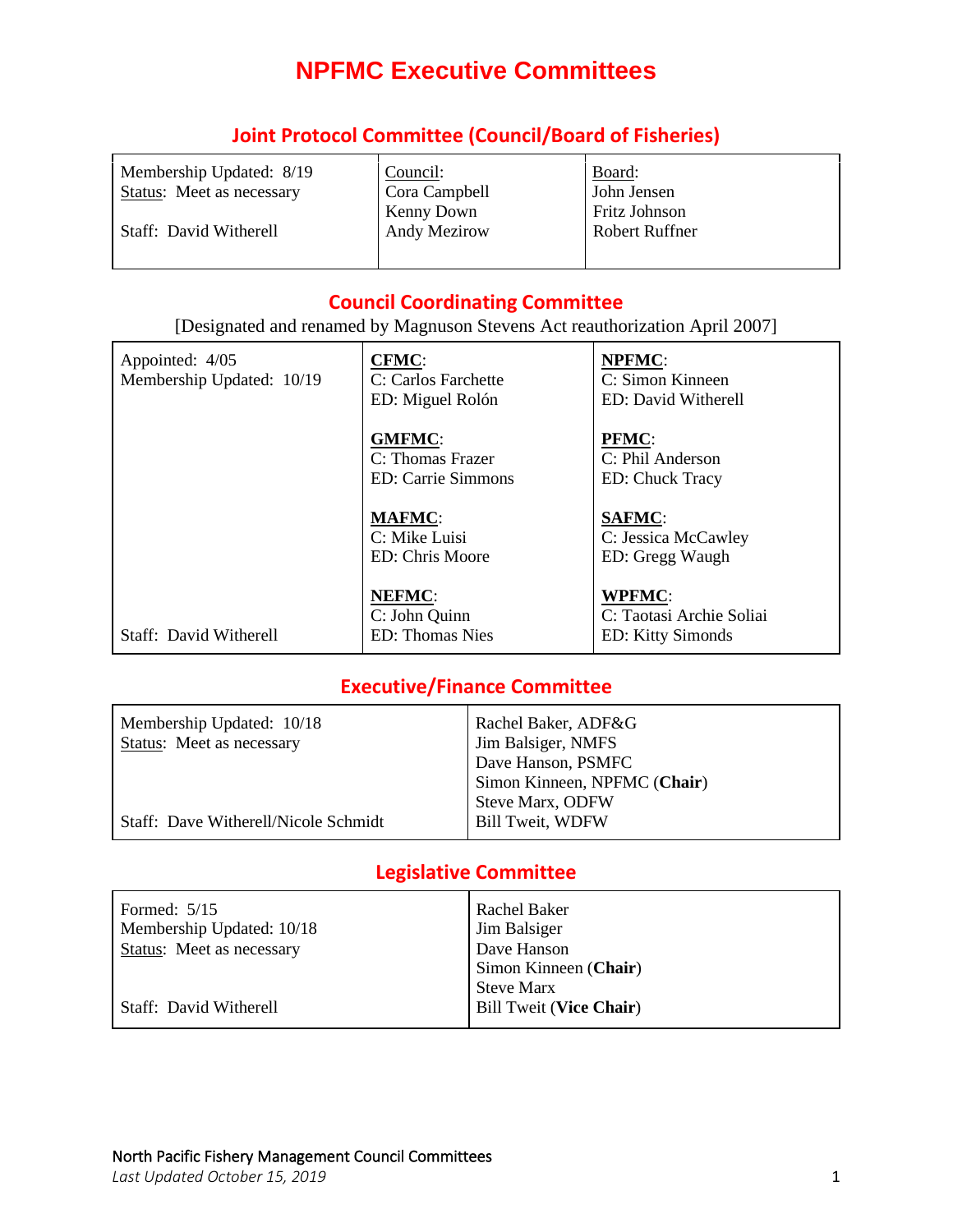# **Advisory Bodies Required under Statute**

| Membership<br>Updated: $6/19$ | Dr. Chris Anderson, UW<br>Dr. Amy Bishop, AK SeaLife Center<br>Dr. Mike Downs, Northern Economics<br>Dr. Sherri Dressel, ADFG (Co-Chair)<br>Dr. Jason Gasper, NMFS<br>Dr. Dana Hanselman, AFSC Auke Bay<br>Dr. Brad Harris, APU | Dr. Gordon Kruse, UAF (Co-Chair)<br>Dr. Dayv Lowry, WDFW<br>Dr. Franz Mueter, UAF<br>Dr. Andrew Munro, ADFG<br>Dr. Kate Reedy, ISU<br>Dr. Matthew Reimer, UAA<br>Heather Renner, USFWS |
|-------------------------------|---------------------------------------------------------------------------------------------------------------------------------------------------------------------------------------------------------------------------------|----------------------------------------------------------------------------------------------------------------------------------------------------------------------------------------|
|                               | Dr. Anne Hollowed, AFSC (Co-Chair)<br>Dr. George Hunt, UW                                                                                                                                                                       | Dr. Ian Stewart, IPHC<br>Alison Whitman, ODFW                                                                                                                                          |
|                               |                                                                                                                                                                                                                                 | Dr. Curry Cunningham (December only)                                                                                                                                                   |

## **Scientific and Statistical Committee**

# **Advisory Panel**

| Membership<br>Updated: $6/19$ | Ruth Christiansen, UCB<br>Kurt Cochran, F/V Marathon<br>Daniel Donich,<br>Angel Drobnica, APICDA (Co-Vice Chair)<br>John Gruver, UCB<br>Gretar Gudmundsson, F/V Valiant<br>Natasha Hayden<br>James Johnson, DSFU<br>Jeff Kauffman, Central Bering Sea<br>Alexus Kwachka, F/V No Point<br>Craig Lowenberg | Jamie O'Connor, AMCC<br>Patrick O'Donnell, Golden West Fisheries<br>Joel Peterson, Clipper Seafoods<br>John Scoblic, Trident Seafoods<br>Ben Stevens, Tanana Chiefs Conference<br>Matt Upton, US Seafoods (Co-Vice Chair)<br>Anne Vanderhoeven, Artic Storm<br>Erik Velsko, Dangerous Cape Fisheries<br>Ernie Weiss, Aleutians E. Borough (Chair)<br>Sinclair Wilt, Westward Seafoods<br>Victoria O'Connell (October & December only) |
|-------------------------------|----------------------------------------------------------------------------------------------------------------------------------------------------------------------------------------------------------------------------------------------------------------------------------------------------------|---------------------------------------------------------------------------------------------------------------------------------------------------------------------------------------------------------------------------------------------------------------------------------------------------------------------------------------------------------------------------------------------------------------------------------------|
|                               |                                                                                                                                                                                                                                                                                                          |                                                                                                                                                                                                                                                                                                                                                                                                                                       |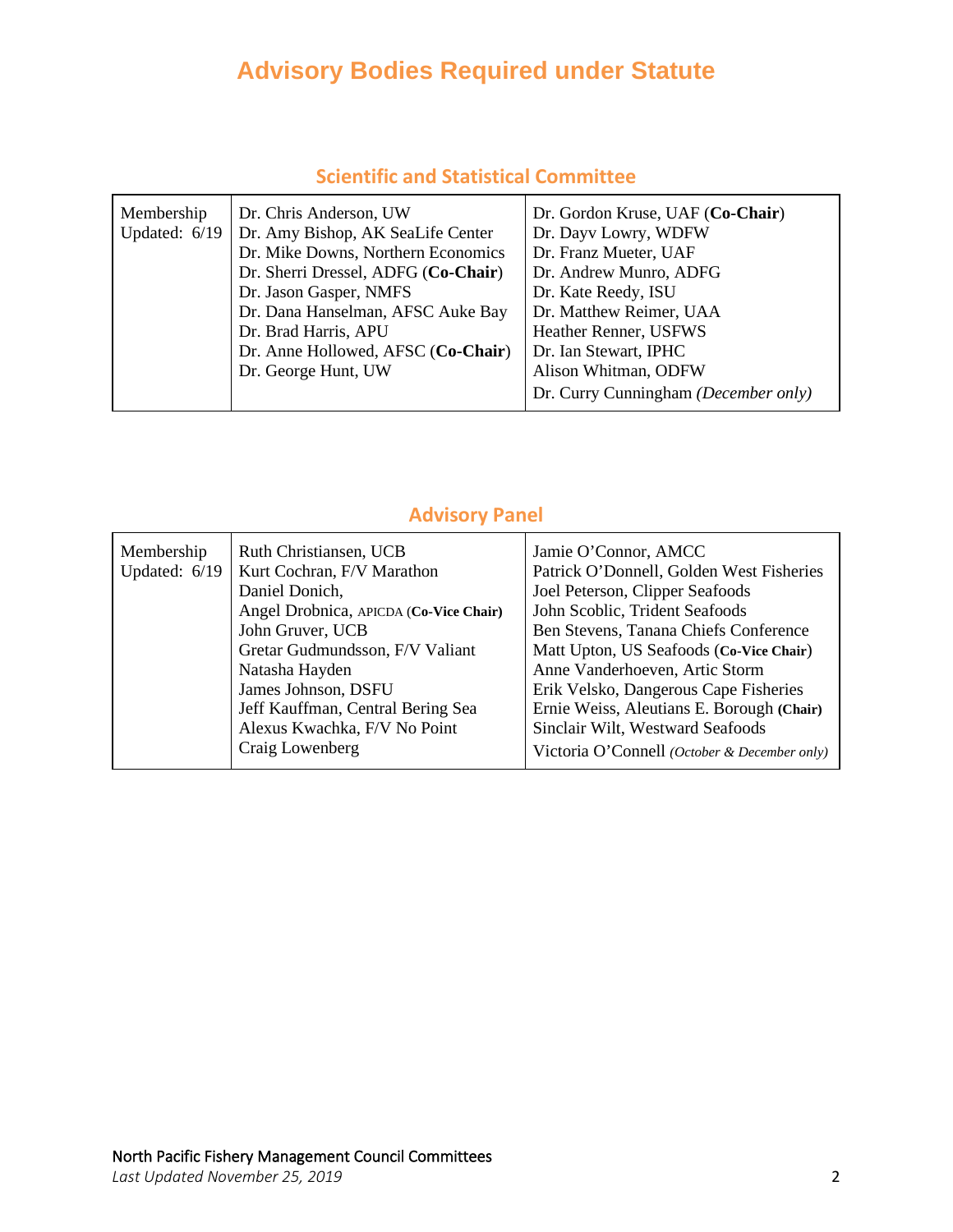# **NPFMC Plan Teams**

| Membership<br>Updated: 6/18<br>Bill Bechtol, UAF Homer<br>Ben Daly, ADFG Kodiak<br>Ginny Eckert, UAF Juneau<br>Brian Garber-Yonts, AFSC<br>Krista Milani, NMFS-Juneau | James Armstrong, NPFMC (Coordinator)<br>Martin Dorn, AFSC (Co-Chair) | Katie Palof, ADFG Juneau (Co-Chair)<br>Andre Punt, UW<br>Shareef Siddeek, ADFG Juneau<br><b>Buck Stockhausen, AFSC</b><br>Cody Szuwalski, AFSC<br>Miranda Westphal, ADFG Dutch Harbor<br>Jie Zheng (ADF&G)<br>Vacant, AFSC Kodiak |
|-----------------------------------------------------------------------------------------------------------------------------------------------------------------------|----------------------------------------------------------------------|-----------------------------------------------------------------------------------------------------------------------------------------------------------------------------------------------------------------------------------|
|-----------------------------------------------------------------------------------------------------------------------------------------------------------------------|----------------------------------------------------------------------|-----------------------------------------------------------------------------------------------------------------------------------------------------------------------------------------------------------------------------------|

# **Bering Sea/Aleutian Islands Crab Plan Team**

# **Bering Sea/Aleutian Islands Groundfish Plan Team**

| Membership    | Steve Barbeaux, AFSC (Co-Chair)    | Brenda Norcross, UAF            |
|---------------|------------------------------------|---------------------------------|
| Updated: 6/19 | Mary Furuness, NMFS                | Kalei Shotwell, ABL             |
|               | Alan Haynie, AFSC                  | Chris Siddon, ADFG Juneau       |
|               | Allan Hicks, IPHC                  | Jane Sullivan, ADF&G            |
|               | Lisa Hillier, WDFW                 | Grant Thompson, AFSC (Co-Chair) |
|               | Kirstin Holsman, AFSC              | Cindy Tribuzio, ABL             |
|               | Andrew Kingham, AFSC               |                                 |
|               | Steve MacLean, NPFMC (Coordinator) | <b>Vacant, USFWS</b>            |

# **Gulf of Alaska Groundfish Plan Team**

| Membership<br>Updated: 9/19 | Sara Cleaver, NPFMC (Coordinator)<br>Obren Davis, NMFS<br>Craig Faunce, AFSC<br>Lisa Hillier, WDFW<br>Peter Hulson, AFSC<br>Jim Ianelli, AFSC (Co-Chair)<br>Sandra Lowe, AFSC | Chris Lunsford, ABL (Co-Chair)<br>Nathaniel Nichols, ADFG<br>Janet Rumble, ADFG Homer<br>Paul Spencer, AFSC<br>Marysia Szymkowiak, AFSC<br>Ben Williams, ADF&G Juneau<br>Kresimir Williams, AFSC<br>Vacant, USFWS |
|-----------------------------|-------------------------------------------------------------------------------------------------------------------------------------------------------------------------------|-------------------------------------------------------------------------------------------------------------------------------------------------------------------------------------------------------------------|
|-----------------------------|-------------------------------------------------------------------------------------------------------------------------------------------------------------------------------|-------------------------------------------------------------------------------------------------------------------------------------------------------------------------------------------------------------------|

# **Scallop Plan Team**

| Scott Miller, NMFS Juneau<br>Jie Zheng, ADFG Juneau | Membership<br>Updated: $6/18$ | Jim Armstrong, NPFMC (Co-Chair)<br>Ryan Burt, ADFG Kodiak<br>Mike Byerly, ADFG Homer | John Olson, NMFS Anchorage<br>Quinn Smith, ADFG Douglas (Co Chair)<br>Ben Williams, ADFG Juneau |
|-----------------------------------------------------|-------------------------------|--------------------------------------------------------------------------------------|-------------------------------------------------------------------------------------------------|
|-----------------------------------------------------|-------------------------------|--------------------------------------------------------------------------------------|-------------------------------------------------------------------------------------------------|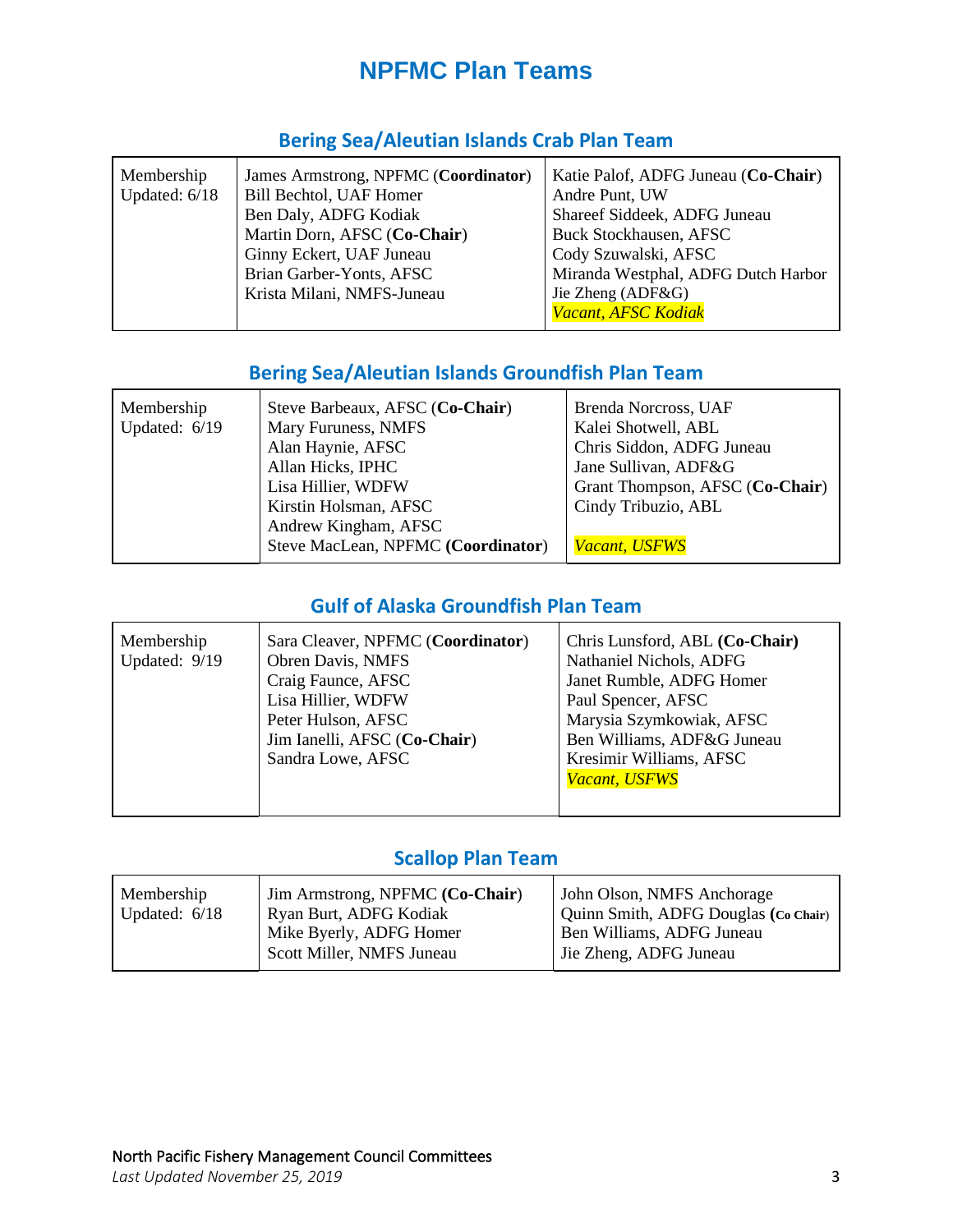# **NPFMC Plan Teams**

# **Bering Sea Fishery Ecosystem Plan Team**

| Formed: 12/16<br>Membership<br>Updated: 6/17 | Kerim Aydin, AFSC (Co-Chair)<br>Michael Dalton, AFSC<br>Ben Daly, ADFG Kodiak<br>Anne Marie Eich, NMFS<br>Diana Evans, NPFMC (Co-Chair)<br>Brad Harris, APU<br>Davin Holen, Sea Grant | Jim Ianelli, AFSC<br>Jo-Ann Mellish, NPRB<br>Heather Renner, USFWS Homer<br>Elizabeth Siddon, AFSC Juneau<br>Phyllis Stabeno, PMEL<br>Ian Stewart, IPHC<br>Stephani Zador, AFSC |
|----------------------------------------------|---------------------------------------------------------------------------------------------------------------------------------------------------------------------------------------|---------------------------------------------------------------------------------------------------------------------------------------------------------------------------------|
|----------------------------------------------|---------------------------------------------------------------------------------------------------------------------------------------------------------------------------------------|---------------------------------------------------------------------------------------------------------------------------------------------------------------------------------|

# **Social Science Planning Team**

| Formed: $6/17$<br>Membership<br>Updated: 7/19 | Sally Bibb, NMFS Juneau<br>Courtney Carothers, UAF<br>Sam Cunningham, NPFMC<br>Mike Downs, SSC<br>Jim Fall, ADF&G<br>Mike Fey, AKFIN | Steve Kasperski, AFSC (Chair)<br>Seth Macinko, URI<br>Sarah Marrinan, NPFMC (Coordinator)<br>Matt Reimer, UAA<br>Marysia Szymkowiak, AFSC |
|-----------------------------------------------|--------------------------------------------------------------------------------------------------------------------------------------|-------------------------------------------------------------------------------------------------------------------------------------------|
|-----------------------------------------------|--------------------------------------------------------------------------------------------------------------------------------------|-------------------------------------------------------------------------------------------------------------------------------------------|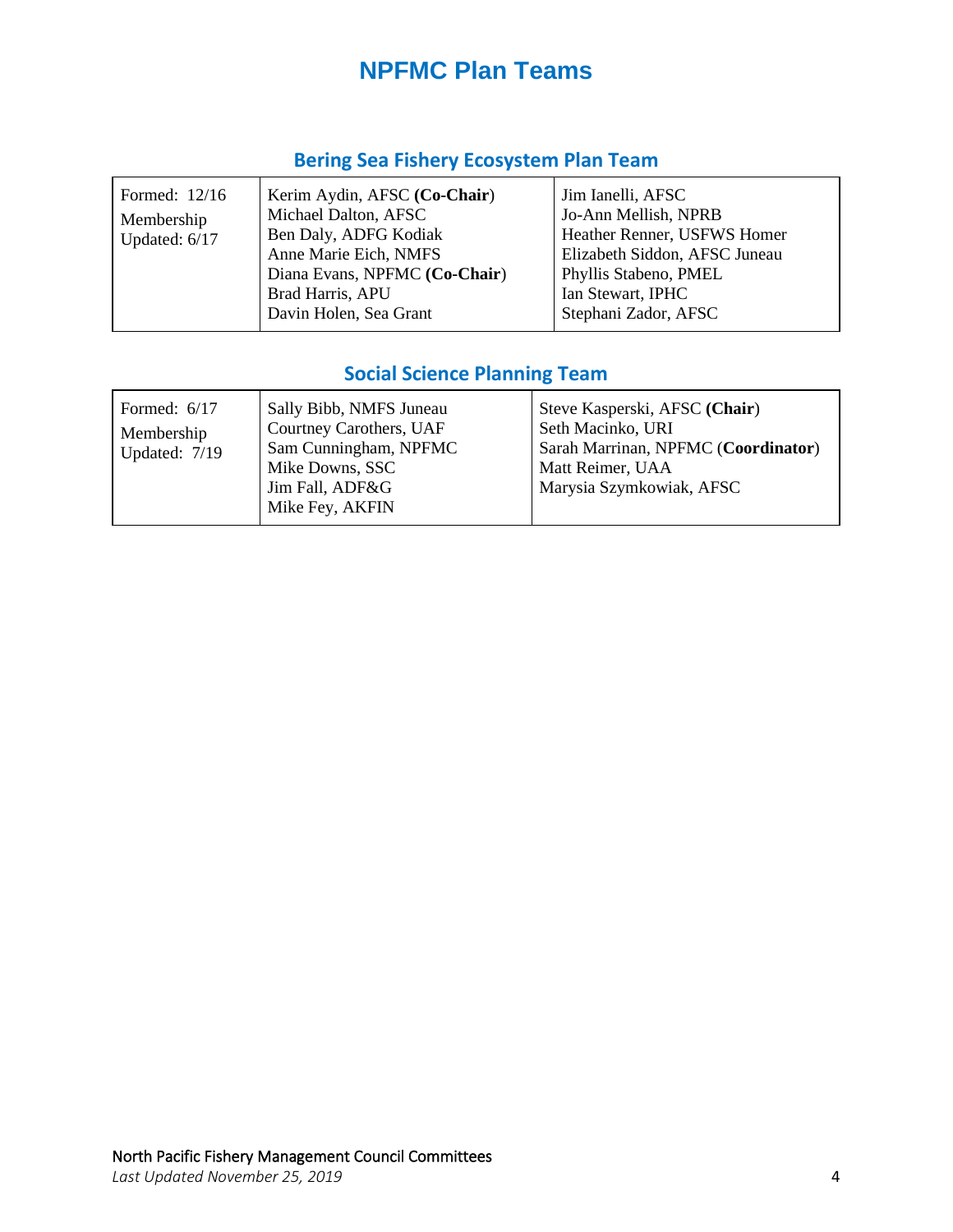# **NPFMC Fishery Ecosystem Plan Taskforces**

| Membership<br>Updated:<br>10/19 | Lauren Divine, Aleut Community of St.<br>Paul<br>Scott Goodman, Natural Resources<br>Consultants/BS Fisheries Fund | <b>Steve Martell, SeaState</b><br>Brenden Raymond-Yakoubian,<br>Sandhill.Culture.Craft<br>Jeremy Sterling, NMFS Marine Mammal |
|---------------------------------|--------------------------------------------------------------------------------------------------------------------|-------------------------------------------------------------------------------------------------------------------------------|
| Staff: Diana<br><b>Stram</b>    | Kirstin Holsman, NMFS AFSC<br>Joe Krieger, NMFS, AK Region<br>Mike LeVine, The Ocean Conservancy                   | Commission                                                                                                                    |

# **Bering Sea FEP: Climate Change Action Module Taskforce**

# **Bering Sea FEP: LK/TK/Subsistence Action Module Taskforce**

| Membership<br>Updated:<br>10/19 | Toby Anungazuk Jr., Golovin, Alaska<br>Rachel Donkersloot, Coastal Cultures<br><b>Research and Consulting</b> | Julie Raymond-Yakoubian, Kawerak<br>Richard Slats, Chevak, Alaska<br>Simeon Swetzof, St. Paul, Alaska |
|---------------------------------|---------------------------------------------------------------------------------------------------------------|-------------------------------------------------------------------------------------------------------|
| Staff: Kate                     | Bridget Mansfield, NMFS AK Region<br>Robert Murphy, APU                                                       | Alida Trainor, ADFG Subsistence Division<br>Sarah Wise, NMFS AKFS                                     |
| Haapala                         | Darcy Peter, Beaver, Alaska                                                                                   |                                                                                                       |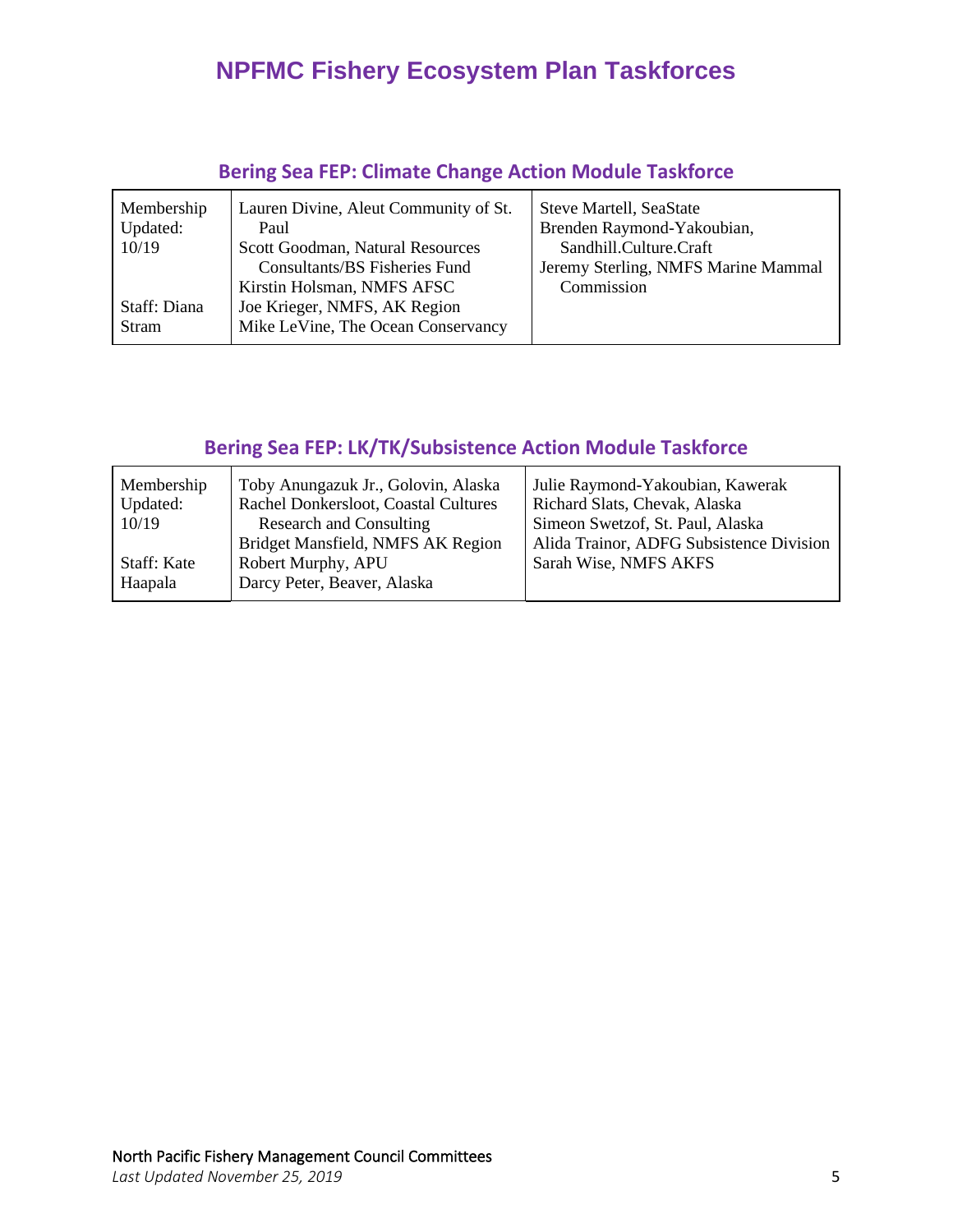# **NPFMC Committees & Workgroups**

| Appointed: 6/11<br>Membership Updated: 6/17 | Seth Bone<br>Forrest Braden<br>Daniel Donich<br>Mike Flores<br>Kent Huff | Stan Malcolm<br>Denise May<br>Andy Mezirow (Chair)<br>Richard Yamada<br>Steve Zernia |
|---------------------------------------------|--------------------------------------------------------------------------|--------------------------------------------------------------------------------------|
| Staff: Steve MacLean                        | Matt Kopec                                                               |                                                                                      |

#### **Charter Halibut Management Committee**

#### **Community Engagement Committee**

| Appointed: 10/18            | Mellisa Heflin        | Merissa Merculieff     |
|-----------------------------|-----------------------|------------------------|
| Membership Updated: 10/19   | Jennifer Hooper       | Tom Panamaroff         |
|                             | Robert Keith          | Theresa Peterson       |
|                             | Nicole Kimball        | Becca Robbins Gisclair |
| <b>Staff: Steve MacLean</b> | Simon Kinneen (Chair) | Rob Sanderson          |

## **Cook Inlet Salmon FMP Committee**

| Appointed: 6/18             | Dan Anderson          | Georgeanna Heaverley   |
|-----------------------------|-----------------------|------------------------|
| Membership Updated: 8/19    | Jeff Berger           | Erik Huebsch           |
|                             | Karla Bush (Co-Chair) | John Jensen (Co-Chair) |
|                             | Mark Casseri          | Dino Sutherland        |
| <b>Staff: Jim Armstrong</b> | Hannah Heimbuch       |                        |

# **Crab Interim Action Committee**

[Required under BSAI Crab FMP]

| Jim Balsiger, NMFS       |  |
|--------------------------|--|
| Doug Vincent-Lang, ADF&G |  |
| Kelly Susewind, WDFW     |  |
|                          |  |

### **Ecosystem Committee**

| Appointed: 12/04<br>Membership Updated: 8/19 | <b>Jim Ayers</b><br>Dave Benton | John Iani<br>Stephanie Madsen |
|----------------------------------------------|---------------------------------|-------------------------------|
|                                              | Dave Fluharty                   | Theresa Peterson              |
|                                              | Rose Fosdick                    | Jeremy Rusin                  |
| <b>Staff: Steve MacLean</b>                  | Gretchen Harrington             | Bill Tweit (Chair)            |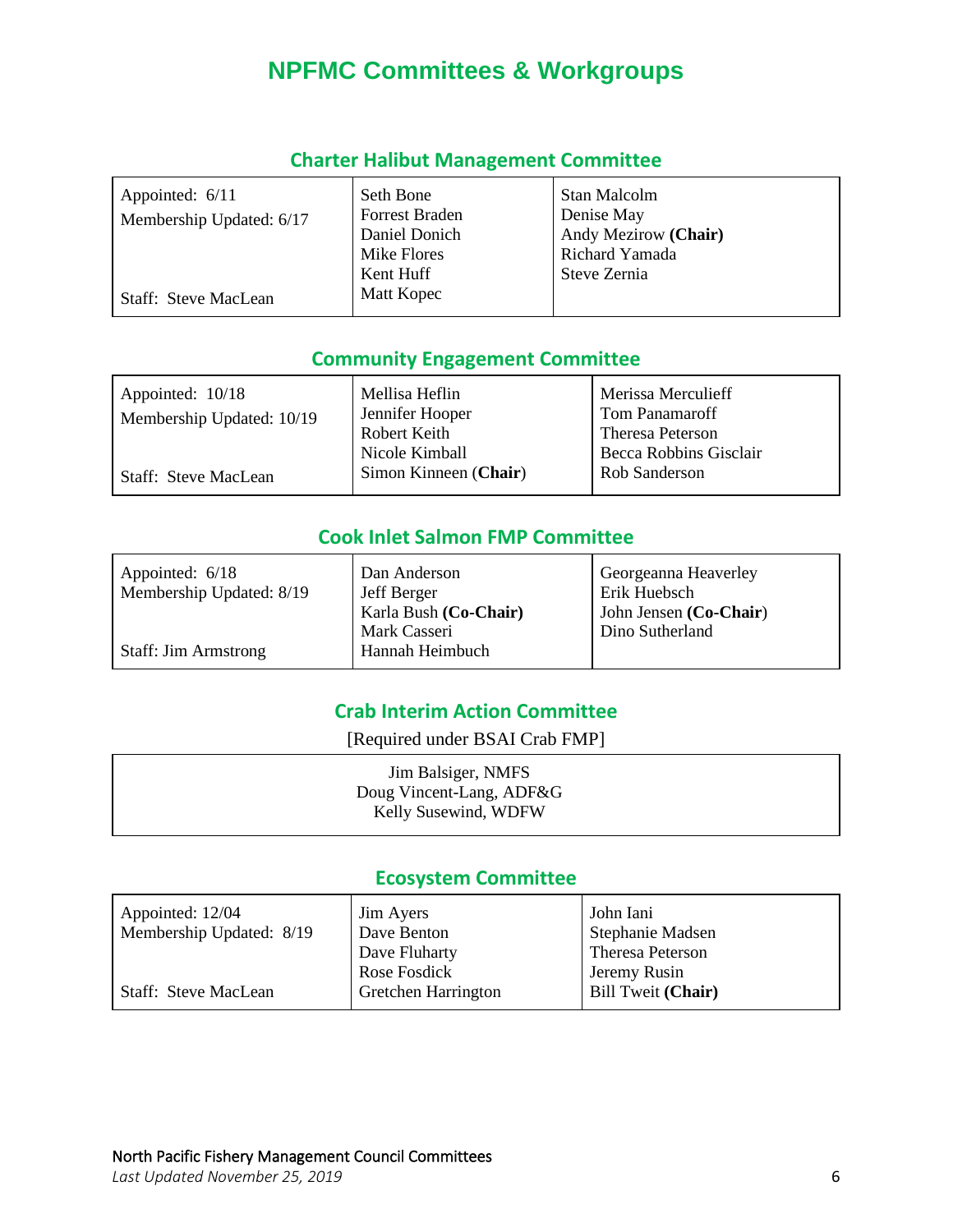# **NPFMC Committees & Workgroups**

| Membership Updated: 8/19 | Will Ellis, NMFS OLE (Co-Chair) | Steve Marx, ODFW (Co-Chair)     |
|--------------------------|---------------------------------|---------------------------------|
|                          | Alisha Falberg, NOAA-GC         | Brian McTague, NOAA-GC          |
|                          | Jennifer Ferdinand, NMFS AFSC   | Glenn Merrill, NMFS             |
|                          | Andrea Hattan, NOAA-GC          | Jon Streifel, AK F&W Protection |
| Staff: Jon McCracken     | Nathan Lagerwey, NMFS OLE       | <b>LCDR Yvonne Yang, USCG</b>   |
|                          |                                 | <b>Vacancy, ADF&amp;G</b>       |

#### **Enforcement Committee**

## **Fishery Monitoring Advisory Committee/**

## **Partial Coverage Fishery Monitoring Advisory Committee (PCFMAC)**

| Reconstituted: 10/19      | Bob Alverson <sup>*</sup>   | Paul MacGregor                |
|---------------------------|-----------------------------|-------------------------------|
| Membership Updated: 10/19 | Julie Bonney*               | Noelle Rucinski/Abby Snedeker |
|                           | <b>Beth Concepcion</b>      | (Observer Seat)               |
|                           | Tom Evich*                  | Chad See                      |
|                           | Dan Falvey*                 | Luke Szymanski*               |
|                           | Kathy Hansen*               | Abigail Turner-Franke*        |
|                           | Stacey Hansen*              | Bill Tweit (Co-Chair)         |
|                           | Julie Kavanaugh*            | Caitlin Yeager*               |
| Staff: Kate Haapala       | Nicole Kimball (Co-Chair) * | AMR representative*           |
|                           | Michael Lake                |                               |

\*Also members of the PCFMAC (chaired by Nicole Kimball)

#### **Halibut Management Committee**

| Appointed: 12/15<br>Membership Updated: 11/18 | <b>Bob Alverson</b><br>Chris W. Oliver |
|-----------------------------------------------|----------------------------------------|
|                                               | Richard Yamada                         |
| <b>Staff: David Witherell</b>                 | Craig Cross<br>Simon Kinneen (Chair)   |
|                                               |                                        |

## **Halibut Stakeholder Committee**

| Appointed: 11/18   | <b>Bob Alverson</b>      | Andy Mezirow (Chair) |
|--------------------|--------------------------|----------------------|
|                    | <b>Ruth Christiansen</b> | Chad See             |
|                    | Angel Drobnica           | Simeon Swetzof       |
|                    | Arne Fuglvog             | Chris Woodley        |
| Staff: Diana Stram | <b>Heather McCarty</b>   |                      |